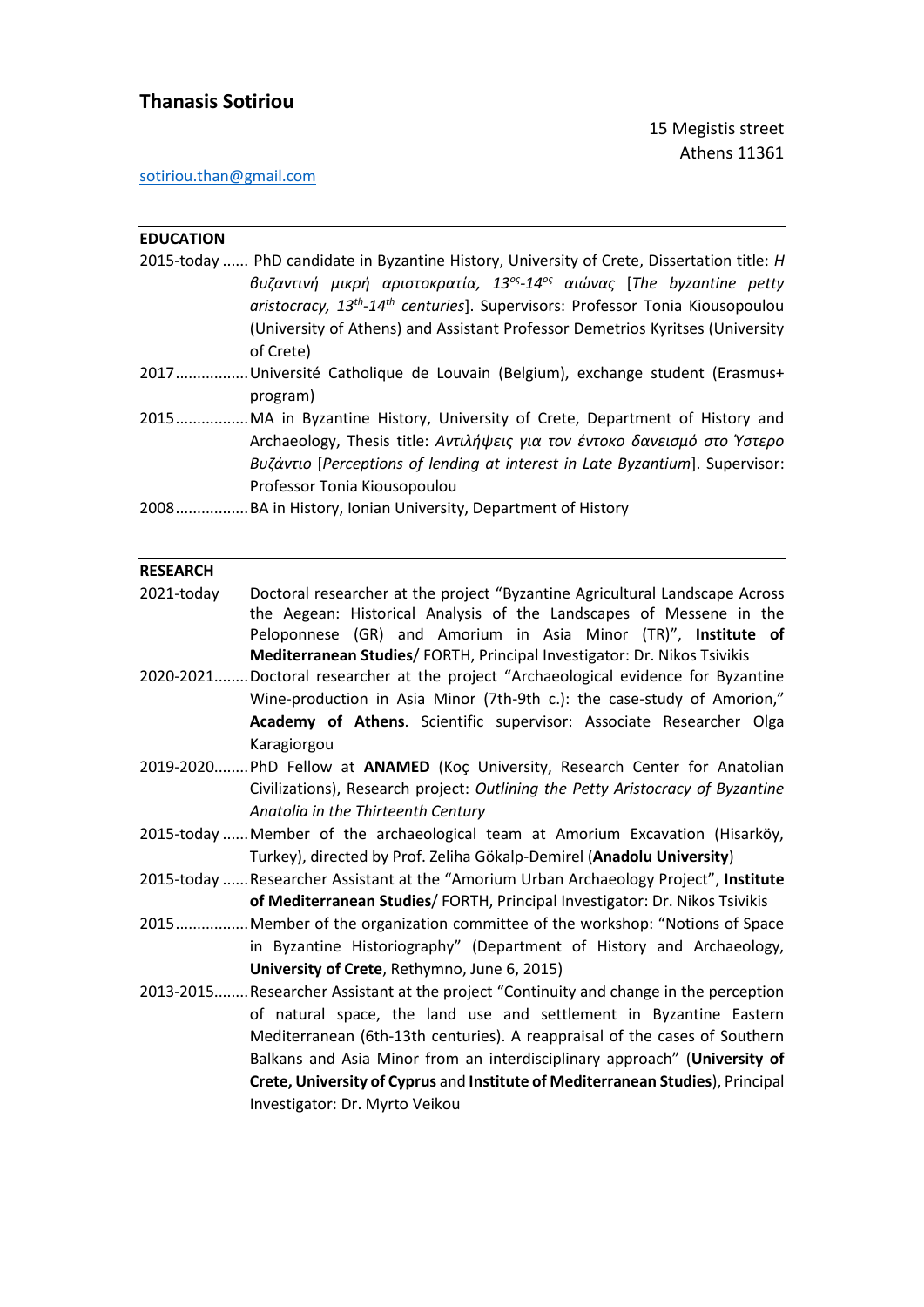#### **PRESENTATIONS**

- 2021.................together with Nikos Tsivikis, Olga Karagiorgou, and Ilias Anagnostakis, "On the vine road between Bithynia and the East: Production and Consumption of the Amorian wine in the Middle Byzantine period" in *Colloquia Ceranea III*, 15-17 April 2021, University of Lodz (Poland)
- 2020................."Outlining the Petty Aristocracy of Byzantine Anatolia in the 13th Century", ANAMED (Koç University, Istabul), in-house presentation, January 10<sup>th</sup> 2020
- 2019.................«Αναζητώντας τη βυζαντινή μικρή αριστοκρατία στη Σμύρνη του 13<sup>ου</sup> αιώνα», στο *Ι΄ Συνάντηση Ελλήνων Βυζαντινολόγων*, 27-30 Νοεμβρίου 2019, Πανεπιστήμιο Ιωαννίνων ["In search of the Byzantine petty aristocracy in the 13th-century Smyrna," in *10th Greek Byzantinists' Conference*, University of Ioannina, November 27<sup>th</sup> -30<sup>th</sup> 2019]
- 2018.................«Διαβάζοντας τις βυζαντινές πηγές για το Αμόριο», στο *Αμόριο: από την ανασκαφή ως τη δορυφορική έρευνα. Όψεις της αρχαιολογίας μιας Βυζαντινής θεματικής πρωτεύουσας στη Μικρά Ασία*, 21 Νοεμβρίου 2018, Ρέθυμνο, Ινστιτούτο Μεσογειακών Σπουδών. ["Studying the Byzantine sources about Amorium," in *Amorium: from the excavation to the satellite research. Aspects of the archaeology of a byzantine thematic capital in Asia Minor*, Institute of Mediterranean Studies, Rethymno, November 21, 2018]
- 2016.................«A Corpus of the Greek Sources on Amorium: a first assessment», at the workshop: *Amorium: A Byzantine Provincial Capital in the Setting of the Empire*, Athens, November Friday 25th– Saturday 26th 2016. A workshop organized by "Amorium Urban Archaeology Project" Institute of Mediterranean Studies/ Foundation of Research and Technology.
- 2015.................«Τα βυζαντινά μοναστήρια ως χώροι πειθάρχησης», στην ημερίδα: *Εννοιολογήσεις του χώρου στην βυζαντινή ιστοριογραφία* ["The byzantine monasteries as spaces of discipline," at the workshop: *Notions of Space in*  Byzantine Historiography], Rethymno, June 6<sup>th</sup>, 2015.

#### **TEACHING ACTIVITIES**

2019.................5/12/2019: Guest lecture at Koç University, Istanbul (Turkey) in the course ARHA 526 "Material and Textual Evidence on Late Antique and Byzantine Urban Studies" (Assistant Prof. Nikos Kontogiannis): "Amorium, a medieval provincial city in Anatolia"

#### **SCOLARSHIPS**

- 2019-2020........PhD Fellow at ANAMED (Koç University, Research Center for Anatolian Civilizations)
- 2016-2019........PhD scholarship (3 years full-time) from the Greek State Scholarships Foundation (IKY)
- 2015.................Research Scholarship from the Institution for Mediterranean Studies (IMS, FORTH)
- 2012-2013........Postgraduate Excellence Scholarship from the Department of History and Archaeology (University of Crete)